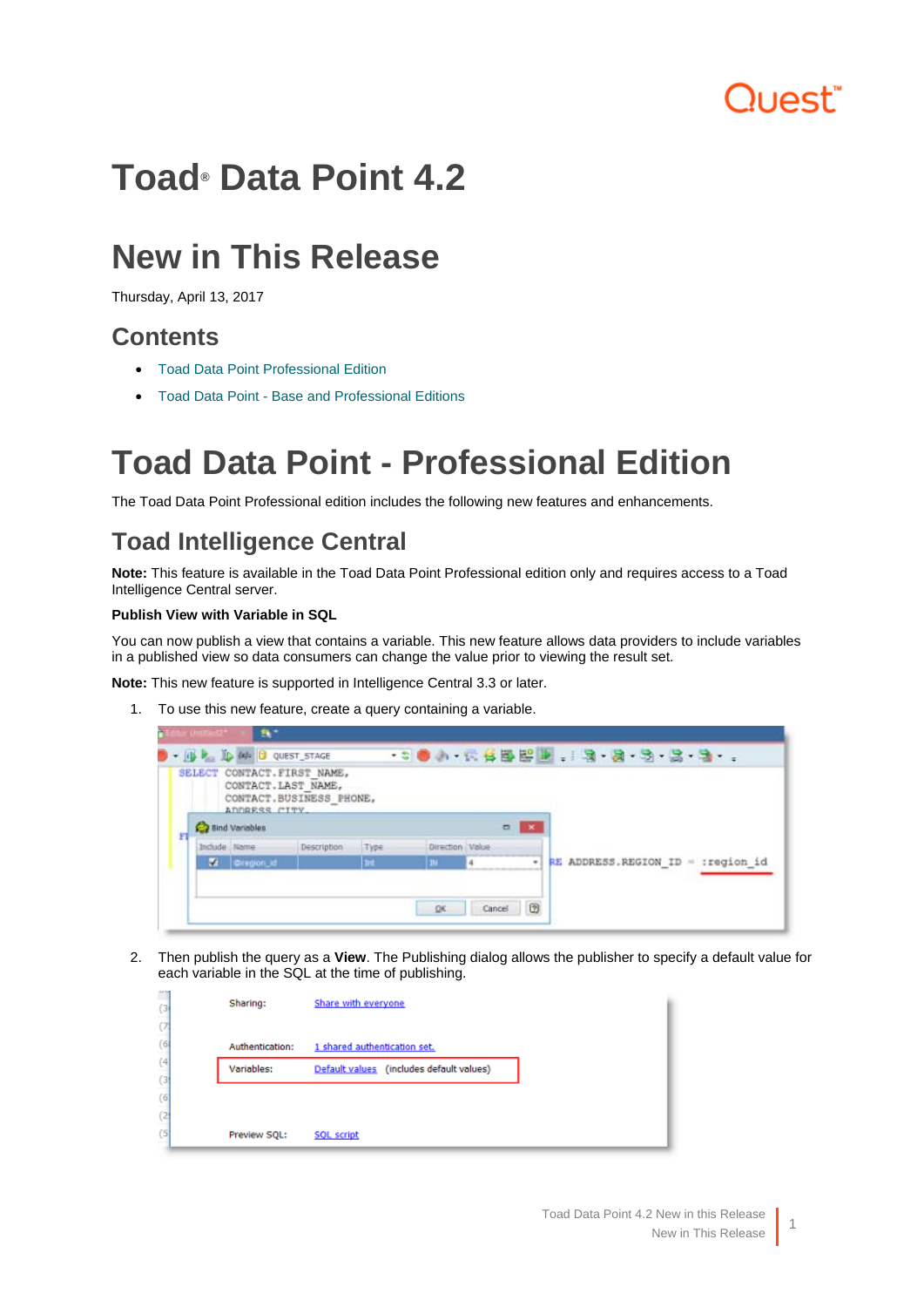3. After publishing, the **View** owner or users with Manage privileges can modify the default value. In this way users can enter their own variable values prior to viewing the result set.

To edit the variable default value, in the Object Explorer right-click the **View** and select **View Details**. Select the **Variables** tab and click the **Edit default variables** button  $\left[\mathbf{R}\right]$ .

| (x)  | Columns Information Data Variables Script           |           |               | <b>Bind Variables</b> |             |       | □     | $\pmb{\times}$ |
|------|-----------------------------------------------------|-----------|---------------|-----------------------|-------------|-------|-------|----------------|
|      |                                                     |           |               | Name                  | Description | Type  | Value |                |
|      | Drag a column header hints to group by that column. |           |               | Gregion id Region     |             | Int12 |       | ۰              |
| Name | Description                                         | Data type | Default value |                       |             |       |       |                |
|      | <b>D</b> region_id Region                           | Into-4    |               |                       |             |       |       |                |

4. In the Web interface for Toad Intelligence Central 3.3 (or later), a similar feature allows users to enter a value for each variable in the SQL prior to **Downloading** the view. See the [Toad Intelligence Central](http://documents.quest.com/toad-intelligence-central/)  [Quick Start Guide](http://documents.quest.com/toad-intelligence-central/) for more information.

#### **Prompt for Variable Value when Running Published Automation Scripts**

**Note:** This new feature is supported in Intelligence Central 3.3 or later.

This release includes a new feature for Automation scripts that allows you to instruct Toad to prompt for a variable value at run time (for manually-executed scripts). This feature is supported for an Automation script executed locally or for a published script executed in Intelligence Central.

This feature applies to the following types of scripts:

- An Automation script containing a Set Variable activity. The **Prompt during run** option must be selected.
- An Automation script containing a Send Email activity. The **Prompt** option must be selected.

Review the following feature details:

- 1. To use this feature, create an Automation script containing either a Set Variable activity or a Send Email activity.
- 2. In the Set Variable activity, select the **Prompt during run** option. In the Send Email activity, select the **Prompt** option.

|                       |               |                 | <u> Danmarin mann Mann mann mann mann an dùthchan an dùthchan ann an 1976. Tha bhaile ann an 1976 an Dùthchan ann an 1976 an Dùthchan ann an 1976 an Dùthchan ann an 1977 an 1977 an 1977 an 1978 an 1979. Tha bhaile ann an 197</u><br>Set_Variable_1                                                                                                                                                                                   |           |
|-----------------------|---------------|-----------------|------------------------------------------------------------------------------------------------------------------------------------------------------------------------------------------------------------------------------------------------------------------------------------------------------------------------------------------------------------------------------------------------------------------------------------------|-----------|
| <b>Activity Input</b> | Activity Info | Log             | $\begin{minipage}{.4\linewidth} \begin{tabular}{l} \hline \textbf{w} & \textbf{u} & \textbf{u} & \textbf{u} & \textbf{u} & \textbf{u} & \textbf{u} & \textbf{u} & \textbf{u} & \textbf{u} & \textbf{u} & \textbf{u} & \textbf{u} & \textbf{u} & \textbf{u} & \textbf{u} & \textbf{u} & \textbf{u} & \textbf{u} & \textbf{u} & \textbf{u} & \textbf{u} & \textbf{u} & \textbf{u} & \textbf{u} & \textbf{u} & \textbf{u} & \textbf{u} & \$ |           |
| Set Var - country     |               | Variable name:  | country                                                                                                                                                                                                                                                                                                                                                                                                                                  |           |
|                       |               | Variable type:  | String<br>٠                                                                                                                                                                                                                                                                                                                                                                                                                              |           |
|                       |               | Variable value: | Brazil                                                                                                                                                                                                                                                                                                                                                                                                                                   | $\{x\}$ : |
|                       |               |                 | Prompt during run?                                                                                                                                                                                                                                                                                                                                                                                                                       |           |

3. **Publish and specify default value.** Publish the script. The Publishing dialog allows the publisher to specify a default value for each variable in the script.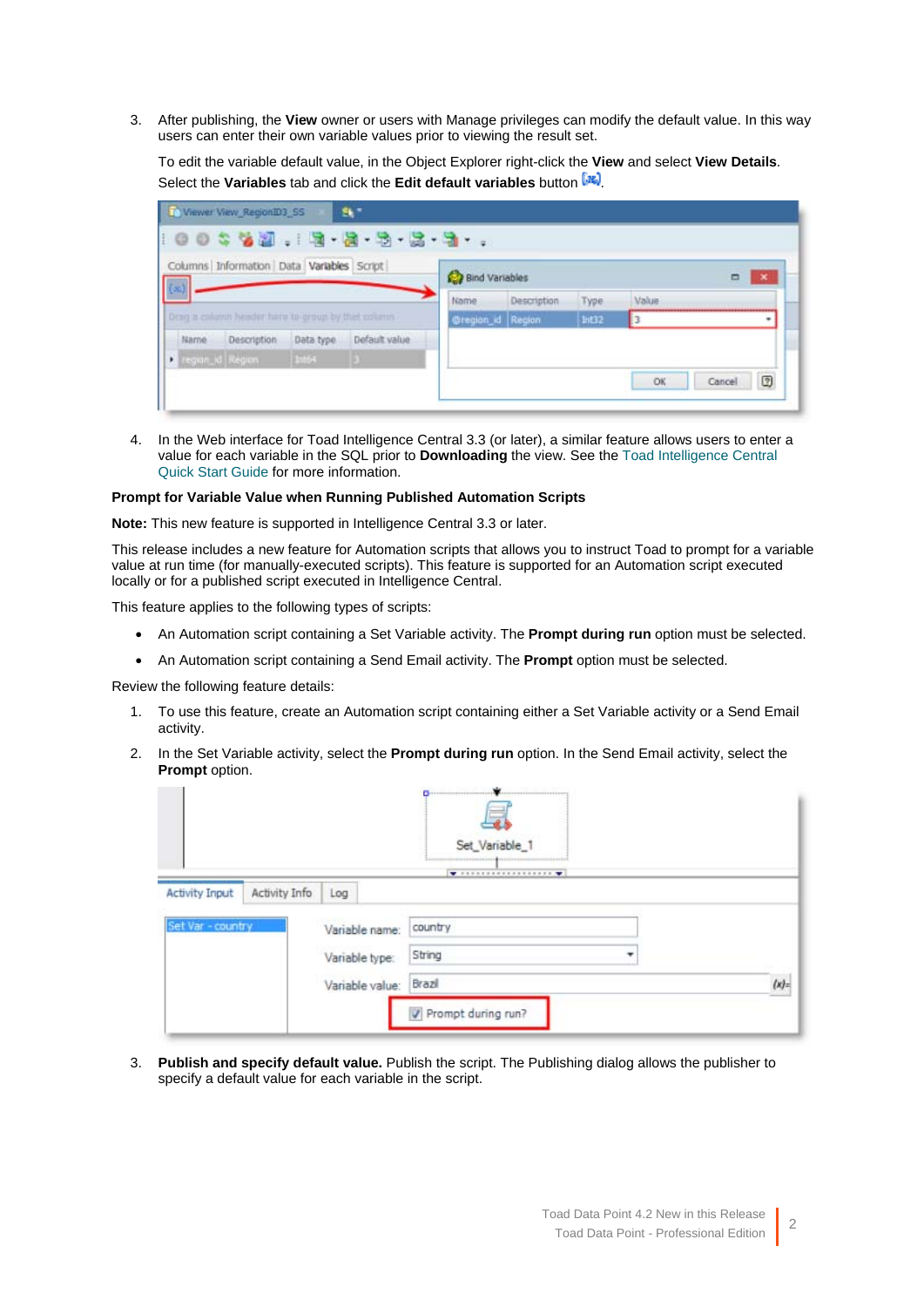| Sharing:            | Share with everyone                                                                     |
|---------------------|-----------------------------------------------------------------------------------------|
| Authentication:     | 1 connection(s) used in the automation script.                                          |
| Variables:          | Default values (includes default values)                                                |
| Scheduling:         | No scheduling.                                                                          |
| <b>Run Details:</b> | Execute script under default credentials<br>√ Test run the script after it is published |

4. **Prompt for run-time value.** When a user manually executes the published script, Toad prompts for a runtime value for each variable in the script. The new value is used in this execution only and the default remains unchanged.

| Object Explorer    | Project Manager               |                                     |             |        |                 |    |        |                   |
|--------------------|-------------------------------|-------------------------------------|-------------|--------|-----------------|----|--------|-------------------|
|                    |                               |                                     |             |        |                 |    | v      |                   |
| Objects            | <b>Users</b>                  |                                     |             |        |                 |    |        |                   |
|                    |                               | %も多区中气多碳 <mark>不</mark> (*)同作层凸古发白万 |             |        |                 |    | 曲-     |                   |
| Name               |                               | Database                            | Owner       |        | Sharing         |    |        |                   |
| $\triangle$ TDP 42 |                               |                                     |             |        |                 |    |        |                   |
| 厦<br>Set           | Script Variable               |                                     |             |        |                 |    | □      | ×                 |
| 图 Set              |                               |                                     |             |        |                 |    |        |                   |
| <b>屏</b> Set       | Name                          | Description                         |             | Type   | Value           |    |        |                   |
| 厦 Tes              | country                       |                                     |             | String | Brazil          |    |        |                   |
| <mark>列</mark> Tes |                               |                                     |             |        |                 |    |        |                   |
| 阿<br>Tes           |                               |                                     |             |        |                 |    |        |                   |
| ø<br>Teś           |                               |                                     |             |        |                 |    |        |                   |
| <sup>obo</sup> Vie |                               |                                     |             |        |                 | OK | Cancel | 0                 |
|                    | <b>GO View Regionities SS</b> | IIP 47                              | <b>FOOT</b> |        | <b>PT IRL B</b> |    |        | <b>THE INSIDE</b> |

5. **Edit default value.** After publishing, the script owner or any user with Manage privileges can modify the default value. To modify the default value, select the script in the Object Explorer and click the **Edit script**  default variables button **12.** If the script is scheduled, the default value is used in the scheduled execution.

| Object Explorer<br>Project Manager |               |                |       | Script Variable            |             |        |       | ▭               | $\boldsymbol{\times}$ |
|------------------------------------|---------------|----------------|-------|----------------------------|-------------|--------|-------|-----------------|-----------------------|
|                                    |               |                |       | Name                       | Description | Type   | Value |                 |                       |
| Objects<br>Users                   | Notifications |                |       | Email 1_RECPIENTS Email To |             | String |       | teammember@ques |                       |
|                                    | 3%各办区中气节家     |                |       |                            |             |        |       |                 |                       |
| Name                               |               | Database       | Owner |                            |             |        |       |                 |                       |
| $\triangle$ TDP_42                 |               |                |       |                            |             | OK     |       | Cancel          | 0                     |
| <b>V</b> SetEmailVar               |               | data_root root |       |                            |             |        |       |                 |                       |

6. **In the Web interface for Toad Intelligence Central 3.3 (or later)**, a similar feature prompts the user for a variable value when the user attempts to manually run an Automation script. See the [Toad Intelligence](http://documents.quest.com/toad-intelligence-central/)  [Central Quick Start Guide](http://documents.quest.com/toad-intelligence-central/) for more information.

#### **Publish Data from Dimensional Viewer Using Automation**

This release includes a new Automation activity which allows you to export or publish data from a Dimensional View. Use this new activity in Automation workflows such as the following:

• Publish Dimensional Viewer data to Intelligence Central as a dataset. You can publish each view (container) in the Dimensional Viewer document to a separate dataset.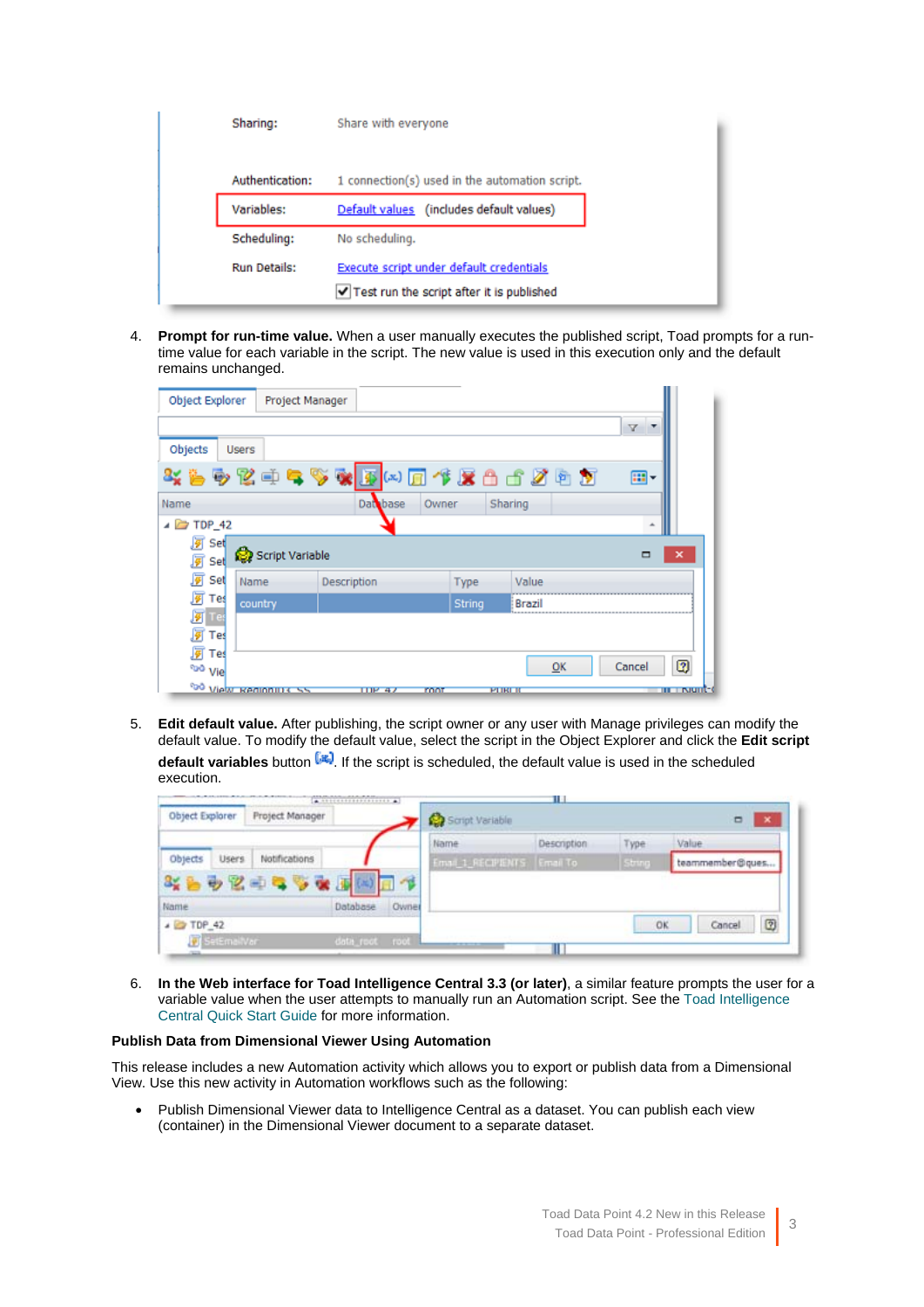• Publish Dimensional Viewer data to an Excel file. Then add a Publish File activity to your script to publish the Excel file to Intelligence Central.

**Improved Error Messaging.** For scheduled scripts running on Intelligence Central, Toad provides improved error logging and more meaningful error messages.

## **Data Management**

#### **Dimensional Viewer**

This release includes several new enhancements to the Dimensional Viewer. You can now export all views to a file or location, publish data to Intelligence Central, and edit the underlying query.

- **Export All Views to Excel or Local Storage.** You can now export all views (containers). Multiple views can be exported to multiple worksheets in an Excel file or to multiple tables in Local Storage.
	- To export to Excel, click **Export All** in the Wizard bar.
	- To save to Local Storage, click **Local Storage** in the Wizard bar.

| 味管与副居物色画面                                        |                               |           |                              |                                                                                                       |            |                         |
|--------------------------------------------------|-------------------------------|-----------|------------------------------|-------------------------------------------------------------------------------------------------------|------------|-------------------------|
| <b>Field List</b>                                | 3 E<br>Enter Text to Search   |           | ×                            |                                                                                                       |            |                         |
| Si Columns<br><b>E CONTACT ID</b><br>CUSTOMER ID | Double click to enter header  |           |                              |                                                                                                       |            |                         |
| ADDRESS ID                                       | CUSTOMER ID -                 |           | △∑                           | Enter Tirxt to Search                                                                                 |            |                         |
| <b>TO</b><br>LAST_NAME                           | FIRST NWE                     | LAST JUVE | Double click to enter header |                                                                                                       |            |                         |
| <b>En</b> sex<br><b>THOME PHONE</b>              | A CUSTOMER_ID: 1,00 (Count=6) |           | LAST_NAME                    | BUSINESS, PHONE                                                                                       | FULST JWNE |                         |
| TT BUSINESS PHONE                                | Henrietta                     | Dindens   | Dily                         | $(475)$ $491 - 0068$                                                                                  | tinora     |                         |
| <b>11. BIRTH DATE</b>                            | Mae                           | Deey.     | <b>F</b> Dinding             | (489) 389-9842                                                                                        | Alicia     |                         |
| <b>DO BAAL ADDRESS</b>                           | Royd                          | Landolt   | Dinckins                     | (234) 760-3523                                                                                        | Henrietta  |                         |
| $\Sigma$ Calculations                            | Oive                          | Leach     | Dinckins                     | (285) 849-8453                                                                                        | Zenda      |                         |
| <b>W</b> Tutorial <b><sup>22</sup> Arrange</b>   |                               |           |                              | Refresh <b>B</b> Export All <b>B</b> Local Storage <b>Add to Project A</b> Save File Rip Publish File |            | <b>In: Publish Data</b> |

- **Publish Data to Toad Intelligence Central.** You can now publish view data to Intelligence Central as a dataset. Publish either a single view or publish multiple (or all) views. Each view is published as an individual dataset.
	- To publish a single view, right-click within the view and select **Send To | Publish Container**.
	- To publish multiple (or all) views, click **Publish Data** in the Wizard bar. Then in the Publishing dialog, click **Publish Detail** to select which views to publish. You can also give each dataset (container) a unique name.

**Note:** Publishing to Intelligence Central requires access to a Toad Intelligence Central server.

| 计结合数据传输器<br><b>Pield Und</b>    |                |                  |                                                                                            | Lot Query |
|---------------------------------|----------------|------------------|--------------------------------------------------------------------------------------------|-----------|
| · Columns                       | <b>IN EX</b>   | two batts family | $A = 0.14$                                                                                 |           |
| Publish to Intelligence Central |                |                  |                                                                                            |           |
| Publish Summary                 |                |                  |                                                                                            |           |
|                                 |                |                  | Provide publishing attributes that will define the object type and visibility with others. |           |
|                                 |                |                  |                                                                                            |           |
| Destination Options             |                |                  |                                                                                            |           |
|                                 |                |                  |                                                                                            |           |
| Publish to Server:              |                |                  |                                                                                            |           |
| Destination Folder: TDP_42      |                |                  | w)                                                                                         |           |
|                                 |                |                  |                                                                                            |           |
| Object Options                  |                |                  |                                                                                            |           |
| Publish Type:                   | 4-Dimi DahnSet | u                |                                                                                            |           |
|                                 |                |                  |                                                                                            |           |
| Name:                           |                |                  | Publish Detail                                                                             |           |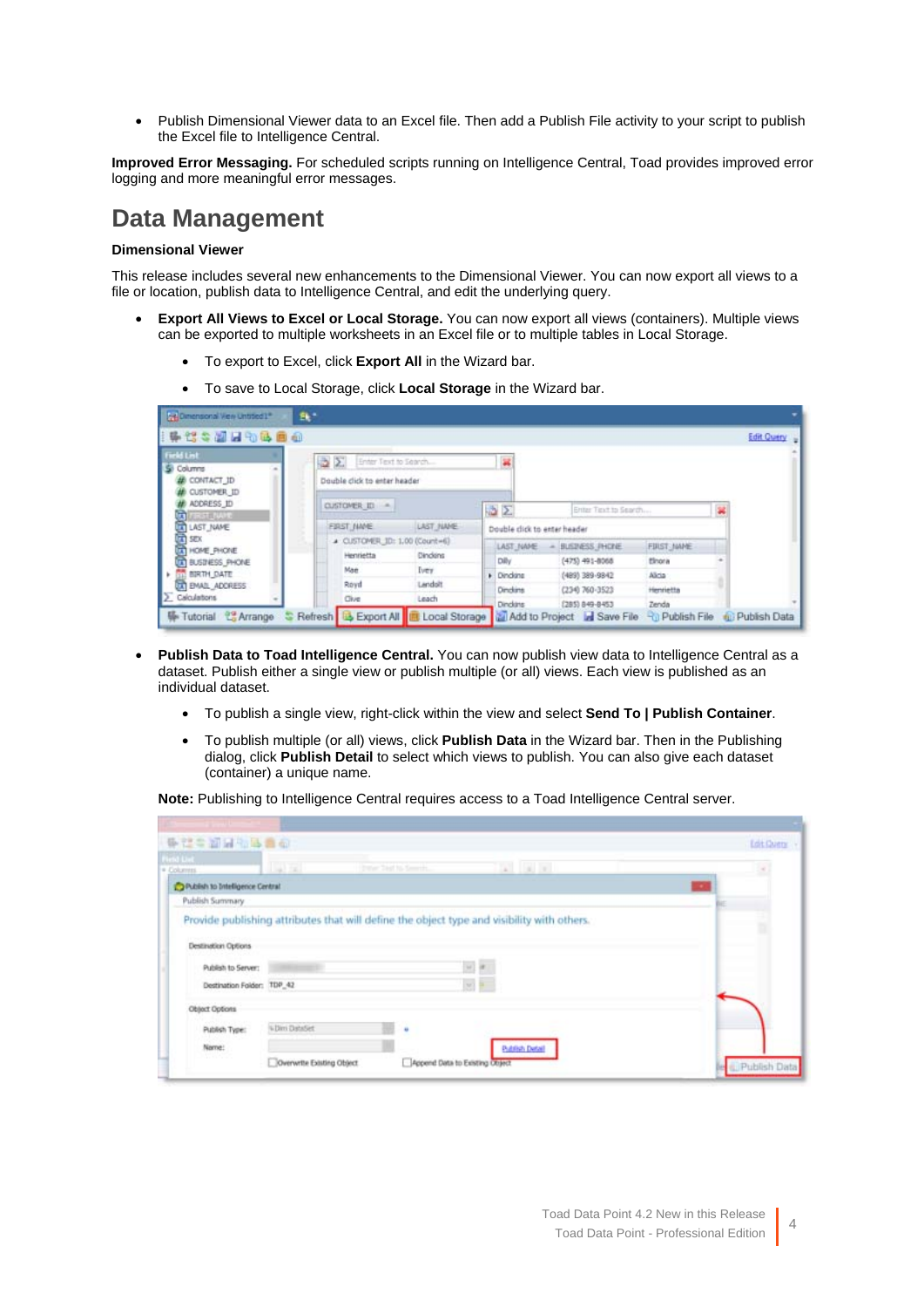• **Edit Query.** You can now edit the underlying query for the Dimensional View document. Click **Edit Query** in the Dimensional View window.

| CR-Dimensional View Unstitution<br>【陈笔:画画物书画画                                                                                                                                                                                                                                                           | $-24$                                                                                                           | Edit Query                                                                                                                                                             |
|---------------------------------------------------------------------------------------------------------------------------------------------------------------------------------------------------------------------------------------------------------------------------------------------------------|-----------------------------------------------------------------------------------------------------------------|------------------------------------------------------------------------------------------------------------------------------------------------------------------------|
| <b>Field Cist</b><br>SI Columns<br><b># CONTACT_ID</b><br># CLSTOMER_ID<br>ADDRESS ID<br><b>THE LET HAVE</b><br>A LAST NAME<br>$\overline{A}$ SEX<br><b>TA HOME PHONE</b><br>A BUSINESS PHONE<br><b>A GU BRITH DATE</b><br><b>DAT EMAIL ADDRESS</b><br>$\Sigma$ Calculations<br><b>20</b> Count of rows | 32<br>Double click to enter<br>CUSTOME FIR<br>12.00 Eld<br>49.00 Bru<br>100.00 Wm<br>$5.00$ Che<br>Art mitchell | $\mathbf{x}$<br><b>Co</b> Dimensional Versier Query Edit<br>Query<br><b>BP</b> 2<br>SELECT CONTACT ID, CUSTOMER ID, ADDRESS ID, FIRST NAME,<br>FROM QUEST DEV. CONTACT |

### **Connections**

**ODBC Connections - Enable Disk Caching to Improve Performance**

• For ODBC connections, you can now instruct Toad to cache object metadata and retain it between Toad sessions. Using this option can improve performance in future requests. To specify this option, select **Tools | Options | Database | ODBC**.

**OData.** This release includes support for OData version 4.

**IBM iSeries ODBC.** A Functions tab now displays in the Object Explorer for iSeries connections, as expected.

**Azure DataMarket.** In this release of Toad Data Point, the option to create a connection to Azure DataMarket is no longer available. See<https://datamarket.azure.com/browse/data> for more information about Microsoft's announcement to retire DataMarket.

## **Automation**

#### **Dimensional View Activity**

This release includes a new Automation activity for exporting data from a Dimensional View. This new activity allows you to open an existing Dimensional View file, execute the query, and export the data to Excel, Local Storage, or Intelligence Central.

• To use the Dimensional Viewer activity, drag it from the Automation toolbox to the script design area. Select an existing Dimensional Viewer file. Then select an export method and specify export options.

|                                                                           | DimensionalViewer_1           |                                         |                             |
|---------------------------------------------------------------------------|-------------------------------|-----------------------------------------|-----------------------------|
| Activity Info<br>Activity Input<br>Log                                    | [40.111111111111111111111111] |                                         |                             |
| Dimensional Viewer file: 000\TDP_4.2\Dimitiewer\DimensionalViewFile.tdm > |                               |                                         |                             |
| Export to file<br>国Excel 图 CSV<br>Type:<br>Name:                          | <b>Export options</b><br>     | Export to<br>Local Storage<br>Database: | Intelligence Central<br>- 0 |

• If the underlying query for your Dimensional View uses a variable, you can use the Set Variable activity to instruct Toad to prompt for a variable value during each script execution. See a description of this new feature in the *Toad Data Point - Base and Professional Editions | Automation* section.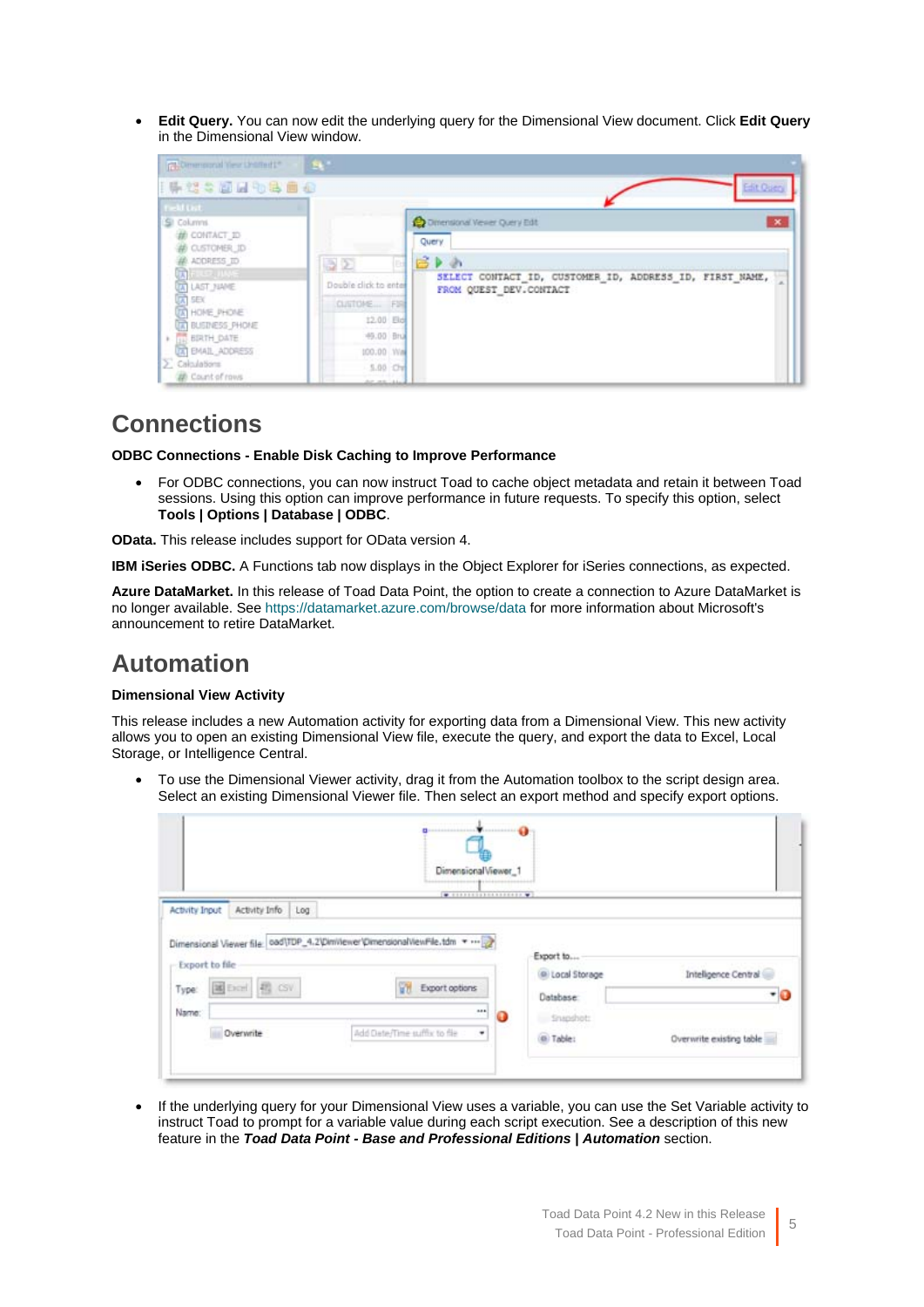<span id="page-5-0"></span>• Several other new enhancements are included in the Dimensional Viewer in this release. See the *Toad*  **Data Point - Professional Edition | Data Management | Dimensional Viewer** section for more information.

# **Toad Data Point - Base and Professional Editions**

The Base and the Professional editions of Toad Data Point contain the following new features and enhancements.

# **Query Development**

#### **SQL Recall**

**Oracle Connections.** For Oracle connections, when you use F5 to execute all statements or click **Run Script** in the Wizard bar, all executed statements are now saved to SQL Recall.

# **Automation**

#### **Set Variable Activity**

**Prompt for Variable Value at Run Time.** In the Set Variable activity, you can now instruct Toad to prompt for a variable value each time you manually execute the Automation script.

- 1. To use this feature, specify a named variable and variable value using the Set Variable activity.
- 2. In the Set Variable activity, select **Prompt during run**.

|                       |               |                 | Set_Variable_1     |                       |
|-----------------------|---------------|-----------------|--------------------|-----------------------|
| <b>Activity Input</b> | Activity Info | Log             |                    |                       |
| Set Var - country     |               | Variable name:  | country            |                       |
|                       |               | Variable type:  | String<br>▼        |                       |
|                       |               | Variable value: | Brazil             | $\langle x \rangle$ : |
|                       |               |                 | Prompt during run? |                       |

3. Execute the script manually. Toad prompts you for a variable value by opening the Bind Variables dialog. Use the default value or enter a new value. The new value is used in this execution only and the default remains unchanged.

If you schedule the script, scheduled execution uses the default value you specified through the Set Variable activity.

4. When you build a script that uses the Set Variable activity to set the value of a bind parameter or variable for SQL located in another activity, this feature allows you to easily modify that value at run time without modifying the script.

This feature also applies when scripts are published to and manually executed in Intelligence Central. See the *Toad Data Point - Professional Edition | Toad Intelligence Central* section to learn how this feature is used in published Automation scripts.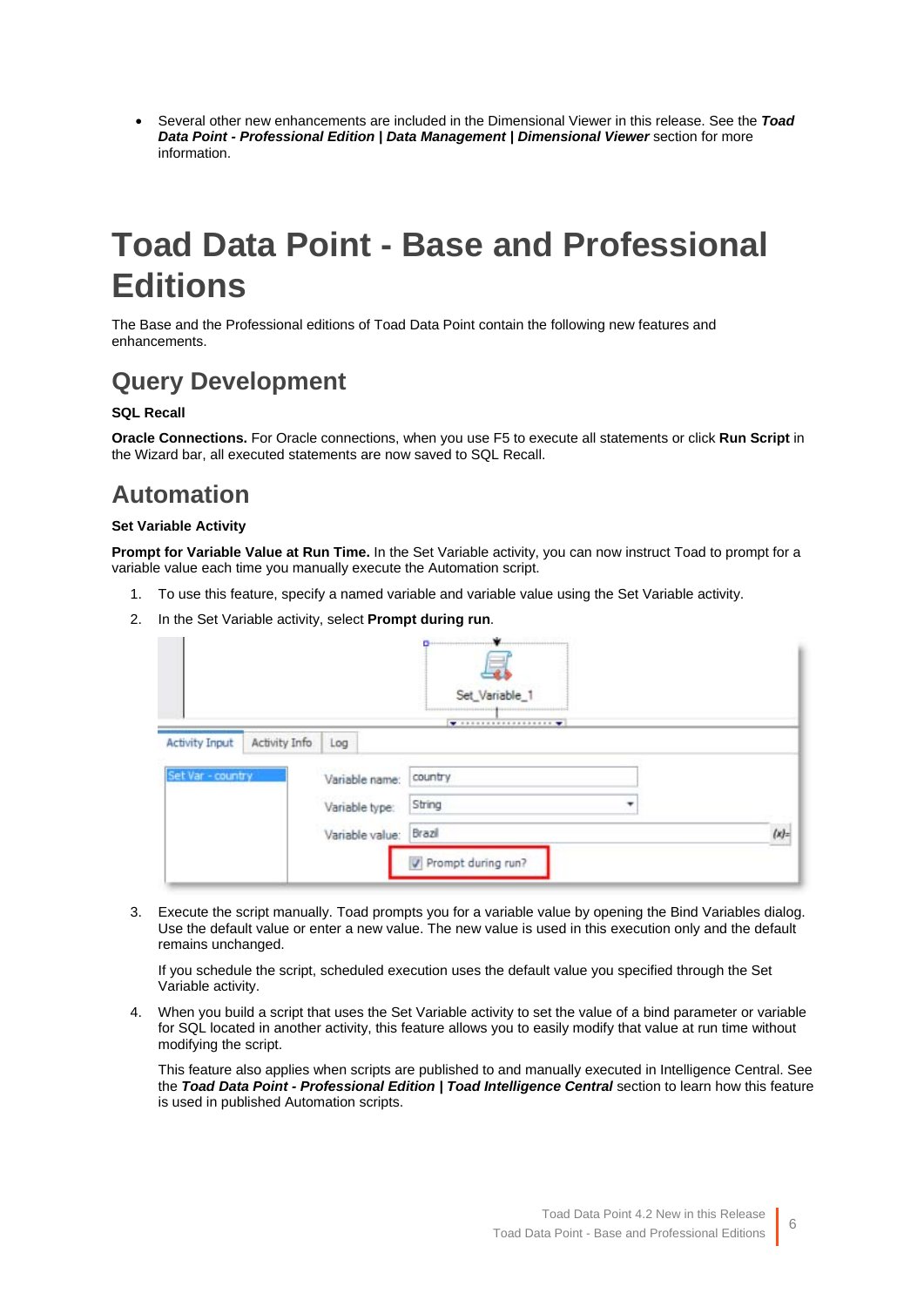#### **Send Email Activity**

**Prompt for Recipient Address at Run Time.** In the Send Email activity, you can now easily instruct Toad to prompt for a recipient email address each time the Automation script is manually executed.

- 1. To use this feature, add a Send Email activity to your Automation script. Specify a default value in the **To** field.
- 2. Then select the **Prompt** check box. This instructs Toad to treat this field as a variable field and to prompt for a value.

|                       | $\mathbf{a}$<br>Email 1  |                       |
|-----------------------|--------------------------|-----------------------|
| <b>Activity Input</b> | Activity Info<br>Log     |                       |
| From:                 | teamleader@quest.com<br> | Email Server Settings |
| To:                   | teammember@quest.com     | V Prompt<br>111       |
| cc:                   | BCC:                     |                       |

3. Execute the script manually. Toad prompts you for a variable value by opening the Bind Variables dialog. Use the default value or enter a new value. The new value is used in this execution only and the default remains unchanged.

If you schedule the script, scheduled execution uses the default value you specified in the **To** field.

This feature also applies when scripts are published to and manually executed in Intelligence Central. See the *Toad Data Point - Professional Edition | Toad Intelligence Central* section to learn how this feature is used in published Automation scripts.

#### **Set Variable and Set Variable Value Activities**

• **Reorder Variable List.** In the Set Variable and the Set Variable Value Automation activities, you can now reorder the list of variables.

| Set_Variable_1                                                        |                                                                            |                                            |           |  |
|-----------------------------------------------------------------------|----------------------------------------------------------------------------|--------------------------------------------|-----------|--|
| <b>Activity Input</b><br><b>Activity Info</b>                         | Log                                                                        |                                            |           |  |
| Var 1<br>Var <sub>2</sub><br>Var <sub>3</sub><br>Add<br><b>Remove</b> | Variable name:<br>Variable type:<br>Variable value:<br>Ľ<br>$\overline{a}$ | Var 1<br>String<br>1<br>Prompt during run? | $\{x\}$ : |  |

#### **Email Server Settings**

• You can now select between SSL or TLS when specifying a secure email connection. You can specify email server settings in the **Send Email** activity or in script **Settings | Compose Email**.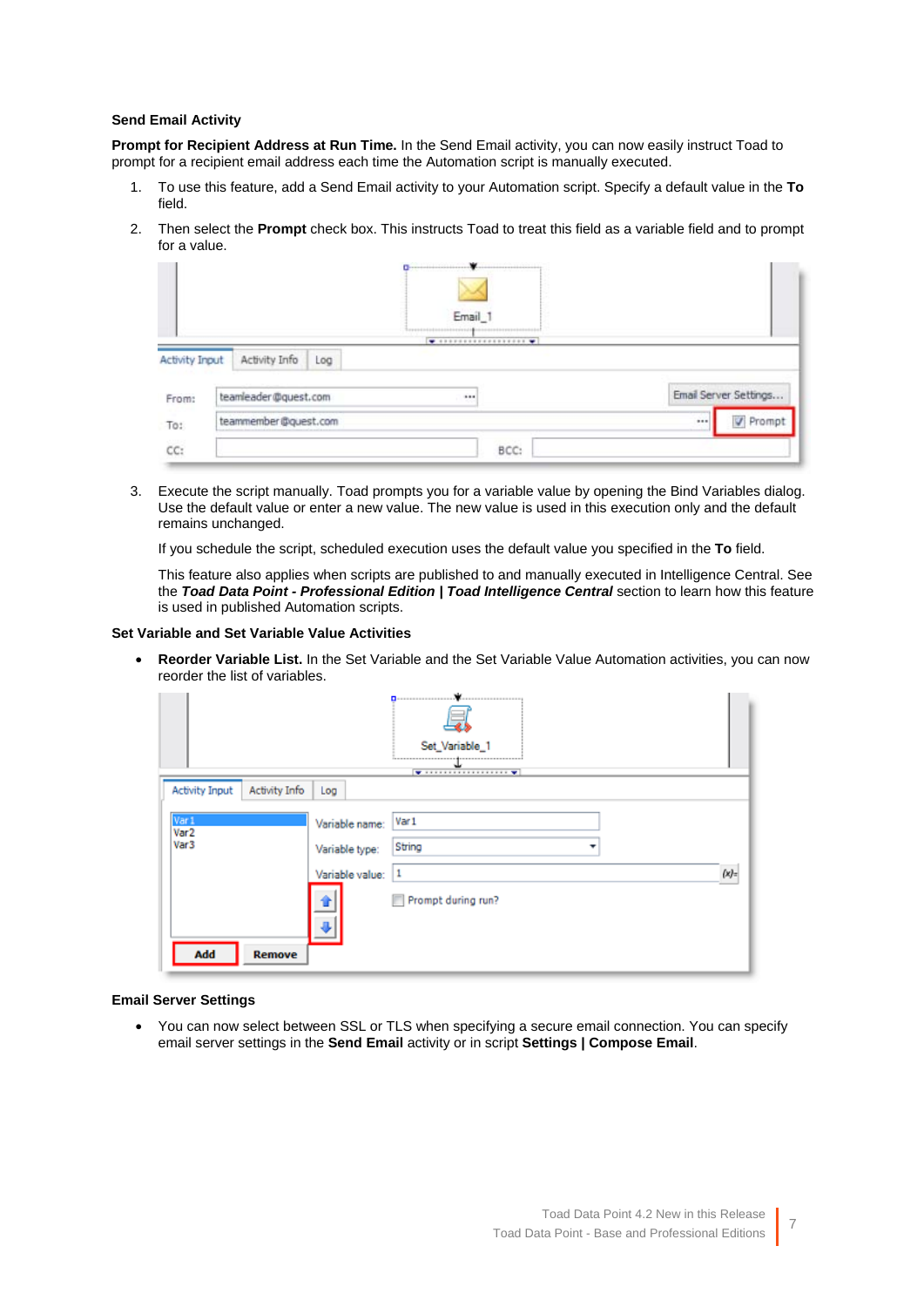|             | <b>Email Server Settings</b> |                           |
|-------------|------------------------------|---------------------------|
|             | Server:                      | 111                       |
| Settings    | Port:                        | 25                        |
| ----------- | User name:                   |                           |
|             | Password:                    |                           |
| Email_1     |                              | Use Secure connection     |
|             |                              | SSL<br>$\pi s$<br>$\circ$ |

#### **Select to File Activity**

- **Export File Name Suffix.** When appending a suffix to the export file name, you can now only select a date or datetime suffix. To include a variable or expression in the suffix, use the Set Variable activity to define a variable or build an expression. Then use the variable as a suffix in the export file name by entering the hash symbol before and after the variable name (#VariableName#).
- This change also applies to the **Clean Data activity**.

# **Connections**

#### **Support for SQL Server 2016**

• Toad Data Point has been tested with SQL Server 2016. In addition to this release, Toad Data Point 4.1 has been tested with SQL Server 2016.

#### **IBM DB2 Connection String**

• You can now use a connection string to define a DB2 connection. To use this method, select the **Connection string** option in the Create New Connection dialog. Then enter connection information in the fields. The connection string is displayed in the Connection String text box.

| Create New Connection                                      |                   |  |  |  |
|------------------------------------------------------------|-------------------|--|--|--|
| Group:<br><b>HAN</b> IBM DB2 LUW                           |                   |  |  |  |
| <b>Connect using</b>                                       |                   |  |  |  |
| Cataloged connection                                       | Connection string |  |  |  |
| Advanced<br>Login                                          |                   |  |  |  |
| Database or DSN alias name:                                | mydatabase        |  |  |  |
| Host name:                                                 | myserver          |  |  |  |
| Port                                                       | $50000^{-4}$      |  |  |  |
| Login:                                                     | username          |  |  |  |
| Password:                                                  |                   |  |  |  |
| Default schema/auth ID:                                    |                   |  |  |  |
|                                                            |                   |  |  |  |
| <b>Connection String</b><br>Database=mydatabase;User<br>à. |                   |  |  |  |
| ID=username; Password=********; Server=myserve             |                   |  |  |  |
| r:50000; Pooling=False; Connect Timeout=0                  |                   |  |  |  |
|                                                            |                   |  |  |  |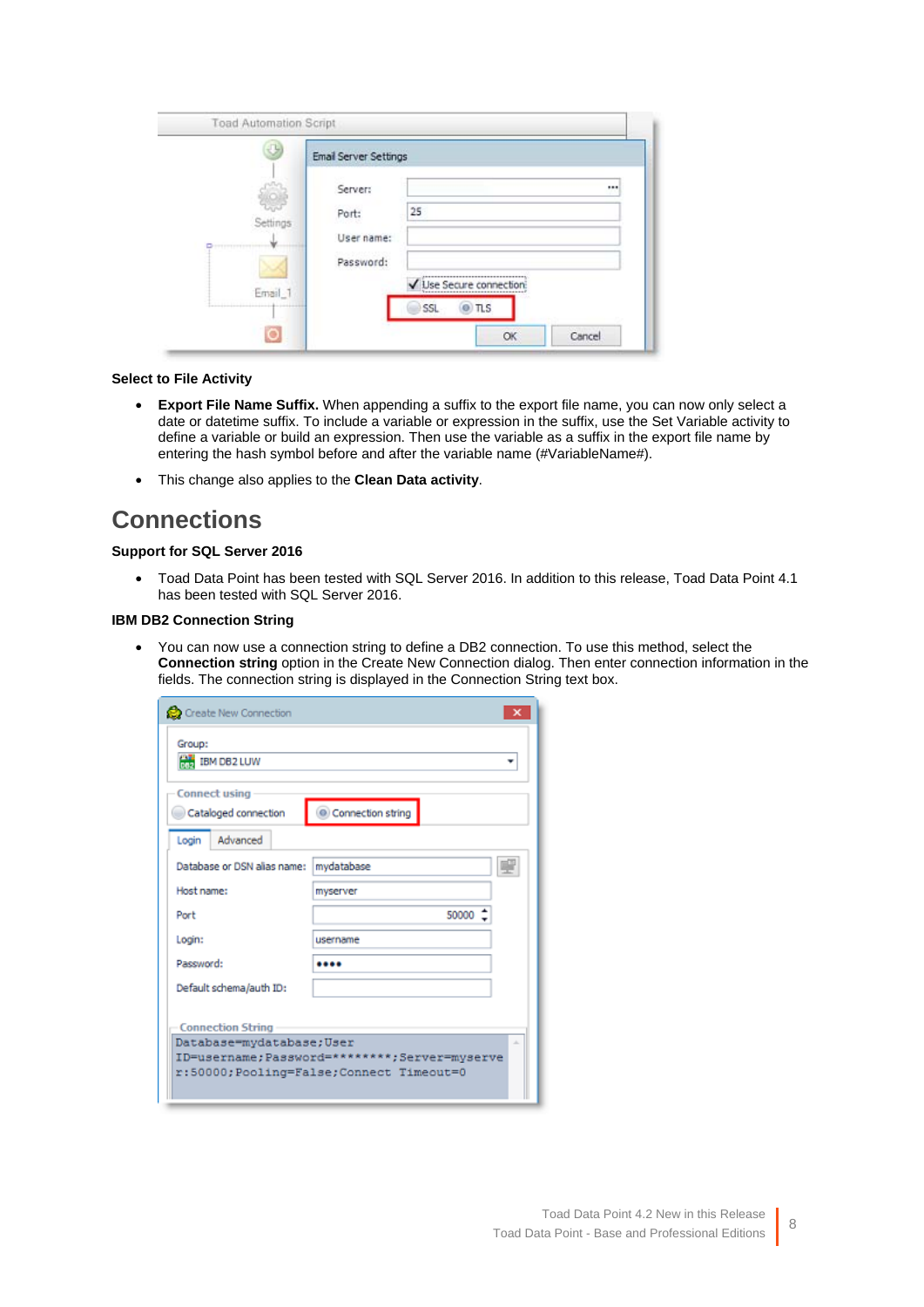#### **Improve Oracle Query Performance**

- This release includes a new option that allows you to improve query performance for Oracle connections by fine-tuning the batch size for your query. To use this feature, go to **Tools | Options | Database | Oracle**. In the **Number of rows to fetch in all queries** field, specify the number of rows to fetch.
- As an alternative option, select the **Default** check box to allow batch size to be adjusted automatically.

### **Installation**

#### **Microsoft .NET Framework Requirement**

This release of Toad requires Microsoft .NET Framework version 4.5.1 where .NET 4.5 was previously required. See the System Requirement in the *Toad Data Point Release Notes* for .NET requirements for your operating system. During installation, if .NET 4.5.1 is required and not detected, installation stops, Toad provides a link, and you are prompted to download .NET 4.5.1.

#### **Start Menu and Application Directory**

- By default, you will now find Toad Data Point under **Quest Software** in the **Start** menu.
- The default location for the Toad Data Point application directory (fresh install) is now under **Quest Software**.

# **Idea Pond**



Got a great idea for a new Toad Data Point feature or enhancement? Share it with the Development Team and the Community by posting it on Idea Pond.

Visit [Toad Data Point - Idea Pond](http://www.toadworld.com/products/toad-data-point/i/default.aspx) where you can submit your ideas. You can also read and vote on the enhancement ideas submitted by other Toad users.

# **Learn More**

Remember, you can find blogs, videos, and forums at the [Toad Data Point Community.](http://www.toadworld.com/products/toad-data-point/default.aspx)

- Learn about new features from product video demos.
- Find answers to your questions in the forums.
- Learn tips and tricks from blog posts.
- Find product documentation